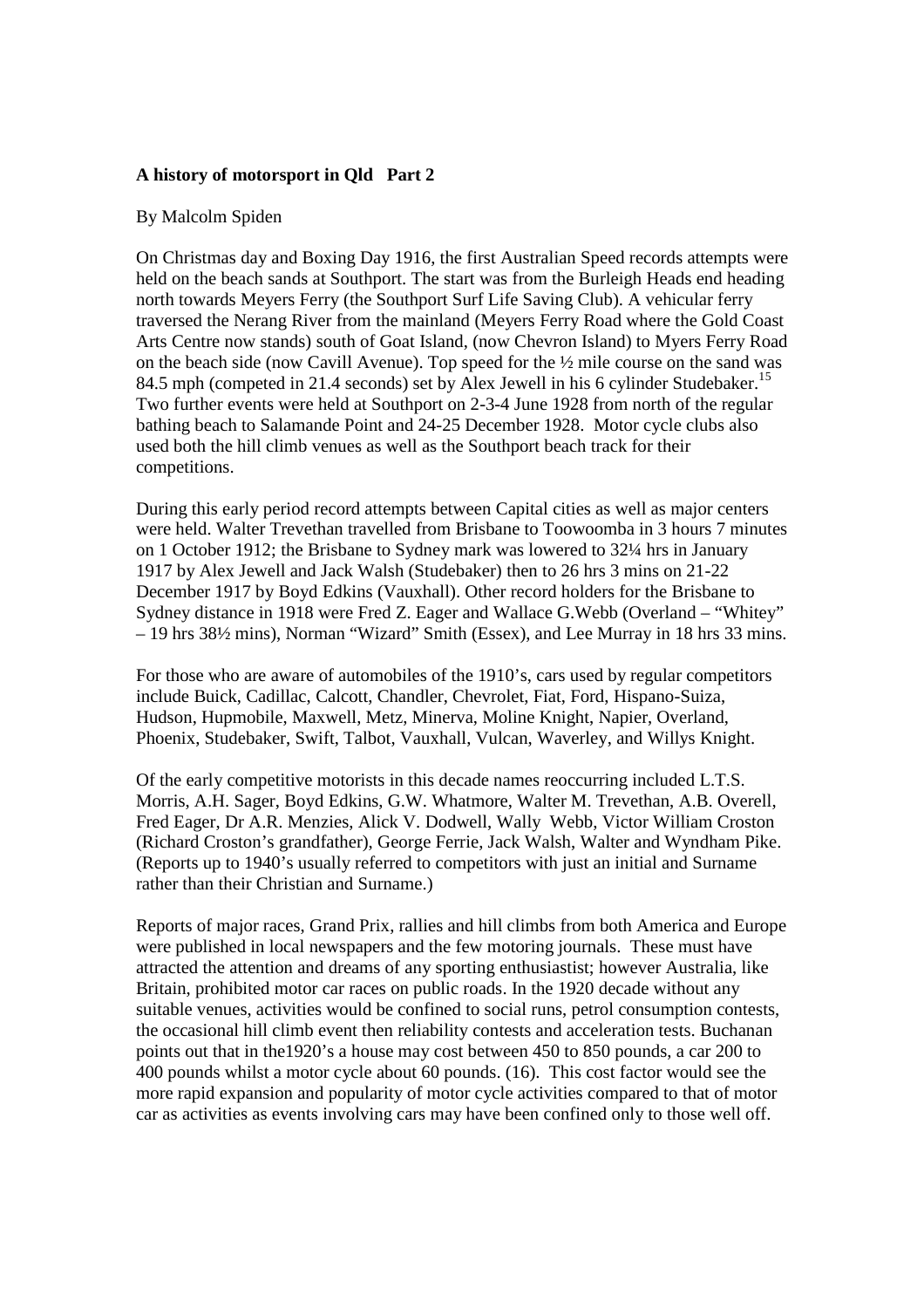Motor cycle popularity grew through detailed reports of speedway events in the local newspapers, the ease of finding venues as well as the relative low cost of a machine compared with that of a car. Many a local showground or horseracing track could be used, thus events at Maleny, Innisfail, or Gordonvale were conducted. Larger centres such as Townsville, Cairns, Bundaberg held events whilst Toowoomba and Ipswich each had the luxury of 3 venues. Toowoomba had Clifford Park, Werrington Park and the Showgrounds, while at Ipswich venues of Bundamba Racecourse, the Showgrounds and East Ipswich Hockey field are listed. In Brisbane, the Deagon Racecourse (1 mile grass track) commenced motor cycle races on 11 March 1922, Exhibition Speedway (1/4 mile) on 26 October 1926, Coorparoo Racecourse on 28 May 1927 for the Winter season (1/2 mile grass track and now site of the Coorparoo Secondary College) and Davies Park (1/4 mile) operated from 6 August 1927 until the South Brisbane District Cricket Club lobbied the City Council in 1933 to have this activity "removed from Davies Park" (17).

There were a few motor car races programmed at some speedway venues. The Townsville Motor Cycle Club ran a five cycle with a one car race programme (the first motor car race event in North Queensland) on 27 December 1925 at Ross River Plains. The last event on the programme, a handicap race over 5 laps of the 1.2 mile course, attracted 5 participants with Don McInnes in his Special Six Studebaker off a 8 seconds handicap being the victor. (18). However a match race at the Davies Park event on 6 August 1927 between Henry Horstmann (Seneschal) and Arthur Jenson (Austin 7) was reported as a 'dull and tame affair'. (19). Probably compared to the rough and tumble of bike races they were, so until both special and sufficient numbers of speedway dirt racers were developed or purpose built circuits to enable car to display their full entertainment potential were built, this perception would remain.

From 1920 to 1928 interstate and intrastate Reliability Contests became annual events. Some over a 1 day period such as Brisbane to Nambour, others over a 4 to 6 day period as Brisbane to Sydney, Brisbane to Katoomba, Brisbane to Rockhampton and return, or Brisbane to Grafton and return. The first multi-day between Sydney and Brisbane (18 October 1920 to 21 October 1920) was conducted jointly by the ACQ and Automobile Club of Australia (which would become the NRMA). Many of these events would normally have sub-events as part of the contest. The 1925 Five day Reliability Touring Contest (Brisbane to Bundaberg and return) gave the 26 entrants 5 sub events which included a hill climb from the foot of the Toll Bar Range to Toowoomba, a flying ½ mile special test on the main road about half a mile outside Dalby, a petrol consumption test from Gayndah to Bundaberg, an acceleration test on the road between Esk and Ipswich, and a reliability test which covered the total run distance. Given sub-events were conducted on quiet sections of public roads outside townships, it can be deduced the local authorities had full knowledge and had given permission for these activities.

An annual Hill climb event continued at Mt Coot-Tha until 20 October 1923 where the quickest of the 24 entries was the Essex driven by R P Randall with a 1 min 51 sec time. For the hill climb at Mt Coot Tha on 21 October 1922, electronic timing was used. Competing cars would be given a 10-yard run up to break a cotton thread strung across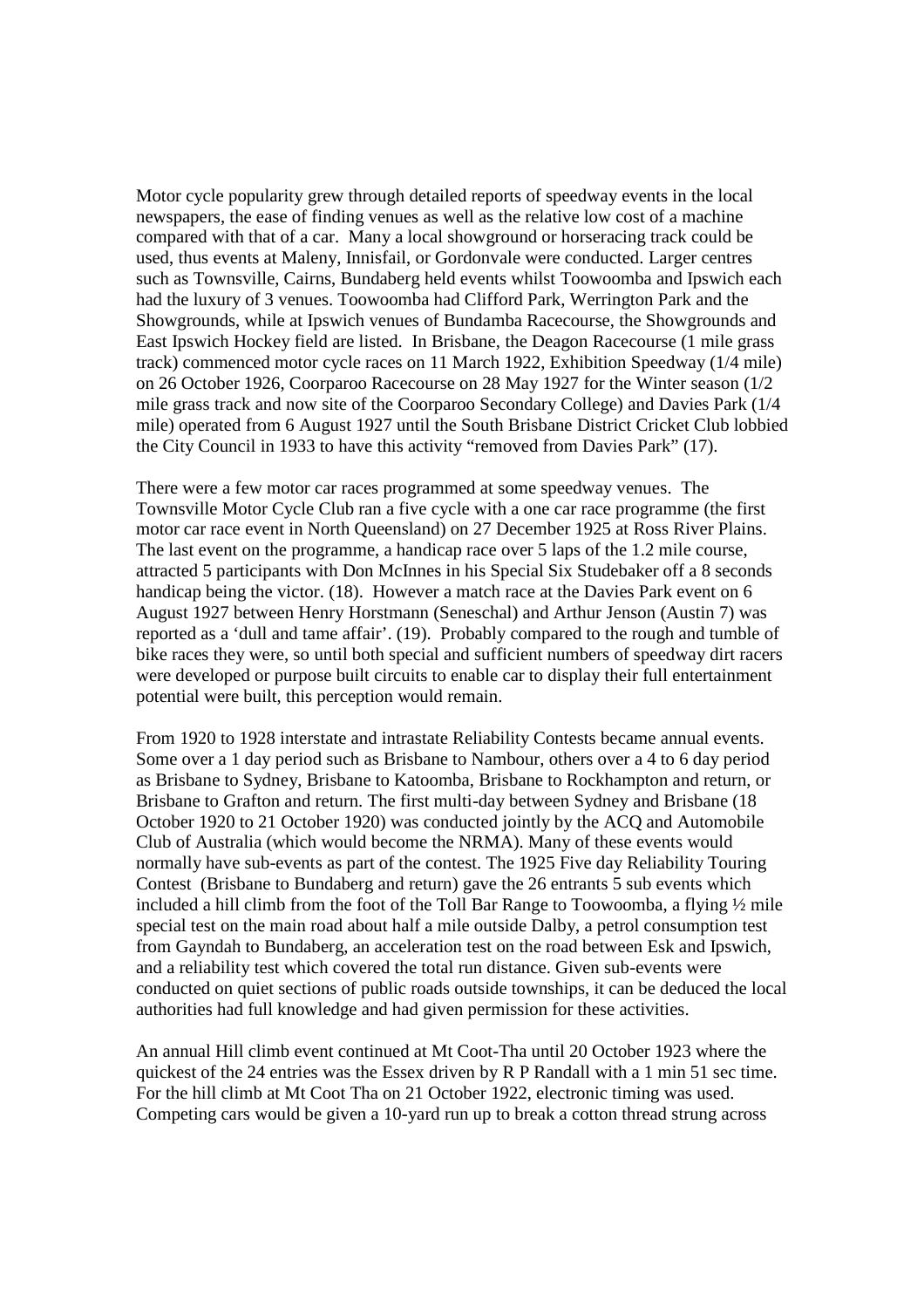the start line that would activate the timing gear and a similar arrangement at the finish line. (20).

As concerns grew over the deterioration of the dirt surface at One Tree Hill, the Mt Gravatt road to the summit was then used with the first event on 25 October 1924. It would operate until 18 May1935. Although this venue was a greater distance from town, crowds of 2000 spectators were reported. Classes in the first event were Novice, Restricted and Unrestricted (Speed). Of the 33 entrants, the fastest time on the first event was set by P.V.Jones in his Napier with a 78.8 seconds run, with the timing via the field telephone system. Electronic timing was used for the 24 October 1925 event where, of the 18 entrants, E B (Gus) Gustavson in his Overland sports (named 'The Red Devil') set the record at 57.7 secs, some 19 seconds quicker than the existing record and described in the newspaper as 'sensational times'

With the City Council improving the road surface, three further events at One Tree Hill on 5 November 1927, 31 March 1928 and the last on 18 May 1929 were held. A spectator crowd of between 3000 to 4000 watched Gus Gustavson set fastest time of 1 min 35.5 in his Red Devil Overland Sports whilst  $3<sup>rd</sup>$  in the restricted class (running in the heavier touring format) J W Whatmore had entered a Morris-Oxford MG Special (1802cc engine) to record a 1 min 50.9 sec run. (21). At the following event in 1928 Henry Horstmann (Grand Prix Bugatti) broke the outright record by 6.5 seconds with a 1 min 29 run. (22).

However not all were happy with this venue. An article in the Sunday Truth newspaper criticised the venue under the headline 'Risking Their Necks For Fame' urging the RACQ to 'cut out the hill from their list'. The author describes the track as narrow (15 to 20 foot wide), with a slope that innumerable cars can ascend in top gear so not really a challenge. The safety aspect seemed of concern with a 'wall of rock on one side and a precipice the other, guarded only by a wooden fence which a man could almost push down with 2 hands'. Also of concern to the author were the numerous sharp bends and 'two down grades where terrific speeds can be attained'. The article urges the venue 'not be used again by the RACQ or that the City Council should refuse to let the event be run there'. (23).

Events then returned to Mt Gravatt; however, the Sunday Truth did not care for this venue either as they declared that City Council had decided no more competitive runs would be held. This, the reporter said, was due to the condition of the road to the summit as it is 'too bad, the climb too severe, and when the top is reached there is nothing to do, and precious little to see'. The reporter also described the site as 'a dud' given the energy by 'the sportsmen to spend money and labour in reconditioning the surface in preparation for events".  $(24)$ .

- 15 The Steering Wheel, Vol 3 No 3, January 1917, p21.
- 16 Buchanan, Robyn, 'Ipswich in the 20th Century', Ipswich City Council, Ipswich, 2004, p124.
- 17 The Brisbane Courier, 21 October 1933, p11.